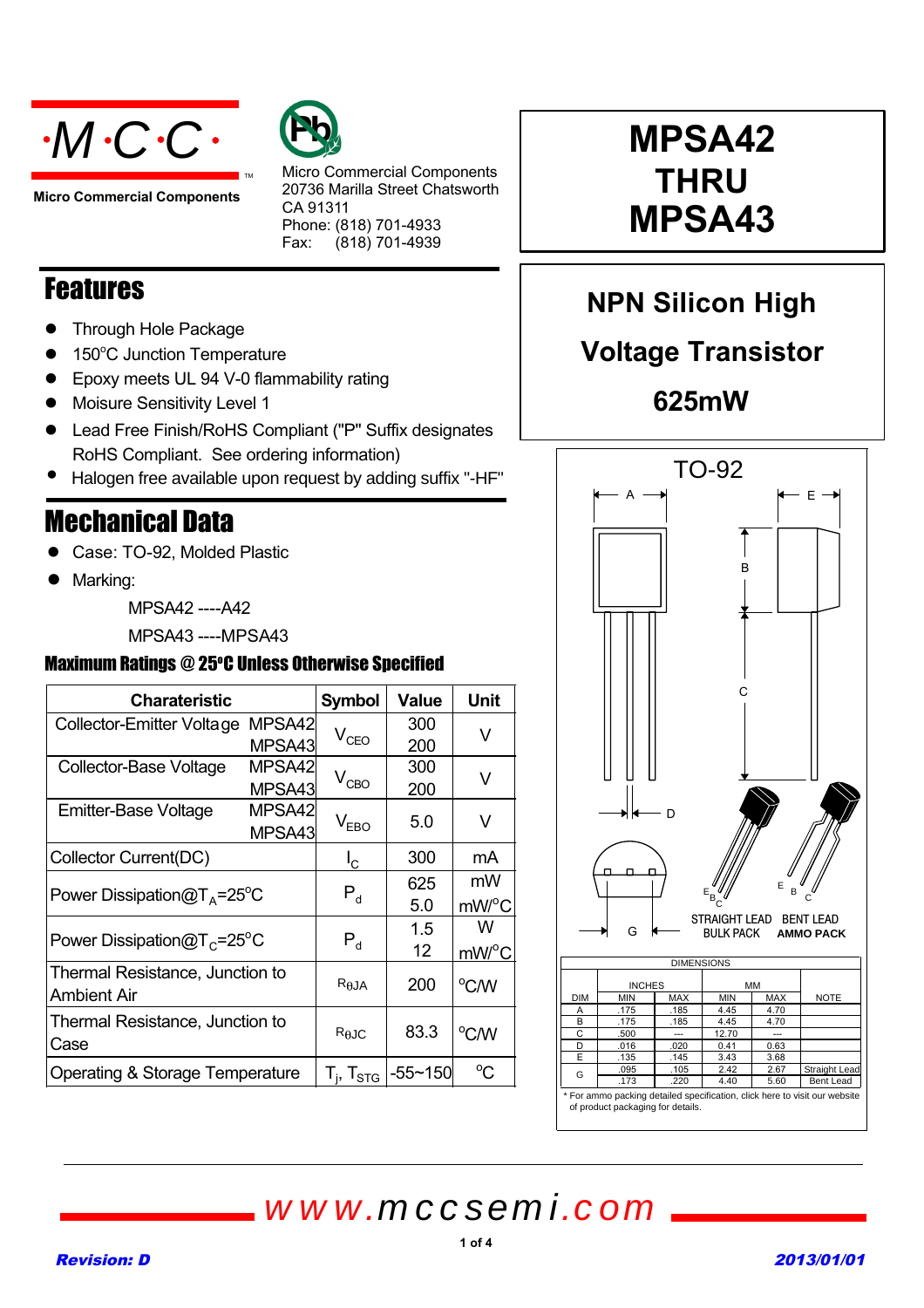

**Micro Commercial Components**

#### **ELECTRICAL CHARACTERISTICS** (T<sub>A</sub> = 25°C unless otherwise noted)

| <b>Characteristic</b>                                                                                                                                                                                 |                  | Symbol            | Min                      | <b>Max</b>               | Unit        |
|-------------------------------------------------------------------------------------------------------------------------------------------------------------------------------------------------------|------------------|-------------------|--------------------------|--------------------------|-------------|
| OFF CHARACTERISTICS                                                                                                                                                                                   |                  |                   |                          |                          |             |
| Collector-Emitter Breakdown Voltage(1)<br>$(IC = 1.0$ mAdc, $IB = 0)$                                                                                                                                 | MPSA42<br>MPSA43 | $V$ (BR)CEO       | 300<br>200               | $\overline{\phantom{0}}$ | Vdc         |
| Collector-Base Breakdown Voltage<br>$(I_C = 100 \mu A d c, I_E = 0)$                                                                                                                                  | MPSA42<br>MPSA43 | V(BR)CBO          | 300<br>200               |                          | Vdc         |
| Emitter-Base Breakdown Voltage<br>$(I_F = 10 \mu A dc, I_C = 0)$                                                                                                                                      |                  | V(BR)EBO          | 5.0                      |                          | Vdc         |
| <b>Collector Cutoff Current</b><br>$(V_{CR} = 200$ Vdc, $I_F = 0$ )<br>$(VCB = 160$ Vdc, $I_E = 0)$                                                                                                   | MPSA42<br>MPSA43 | <b>CBO</b>        |                          | 0.25<br>0.1              | <b>uAdc</b> |
| <b>Emitter Cutoff Current</b><br>$(VFR = 3.0$ Vdc, $C = 0$<br>$(VFB = 4.0$ Vdc, $C = 0$                                                                                                               | MPSA42<br>MPSA43 | <b>LEBO</b>       |                          | 0.25<br>0.1              | μAdc        |
| <b>ON CHARACTERISTICS(1)</b>                                                                                                                                                                          |                  |                   |                          |                          |             |
| <b>DC Current Gain</b><br>$(I_C = 1.0 \text{ m}$ Adc, $V_{CE} = 10 \text{ V}$ dc)<br>$(I_C = 10 \text{ m}$ Adc, $V_{CE} = 10 \text{ V}$ dc)<br>$(I_C = 50 \text{ m}$ Adc, $V_{CE} = 10 \text{ V}$ dc) |                  | $h_{FE}$          | 25<br>80<br>25           |                          | 250         |
| Collector-Emitter Saturation Voltage<br>$I_C = 20$ mAdc, $I_R = 2.0$ mAdc)                                                                                                                            | MPSA42<br>MPSA43 | VCE(sat)          |                          | 0.5<br>0.4               | Vdc         |
| <b>Base-Emitter Saturation Voltage</b><br>$(l_C = 20 \text{ m}$ Adc, $l_B = 2.0 \text{ m}$ Adc)                                                                                                       |                  | VBE(sat)          | $\overline{\phantom{0}}$ | 0.9                      | Vdc         |
| <b>SMALL-SIGNAL CHARACTERISTICS</b>                                                                                                                                                                   |                  |                   |                          |                          |             |
| Current-Gain - Bandwidth Product<br>$I_C = 10$ mAdc, $V_{C}F = 5$ Vdc, $f = 30$ MHz)                                                                                                                  |                  | fτ                | 50                       |                          | <b>MHz</b>  |
| Collector-Base Capacitance<br>$(VCB = 20$ Vdc, $I_E = 0$ , $f = 1.0$ MHz)                                                                                                                             | MPSA42<br>MPSA43 | $C_{\mathsf{Cb}}$ |                          | 3.0<br>4.0               | pF          |

1. Pulse Test: Pulse Width  $\leq 300 \,\mu s$ , Duty Cycle  $\leq 2.0\%$ .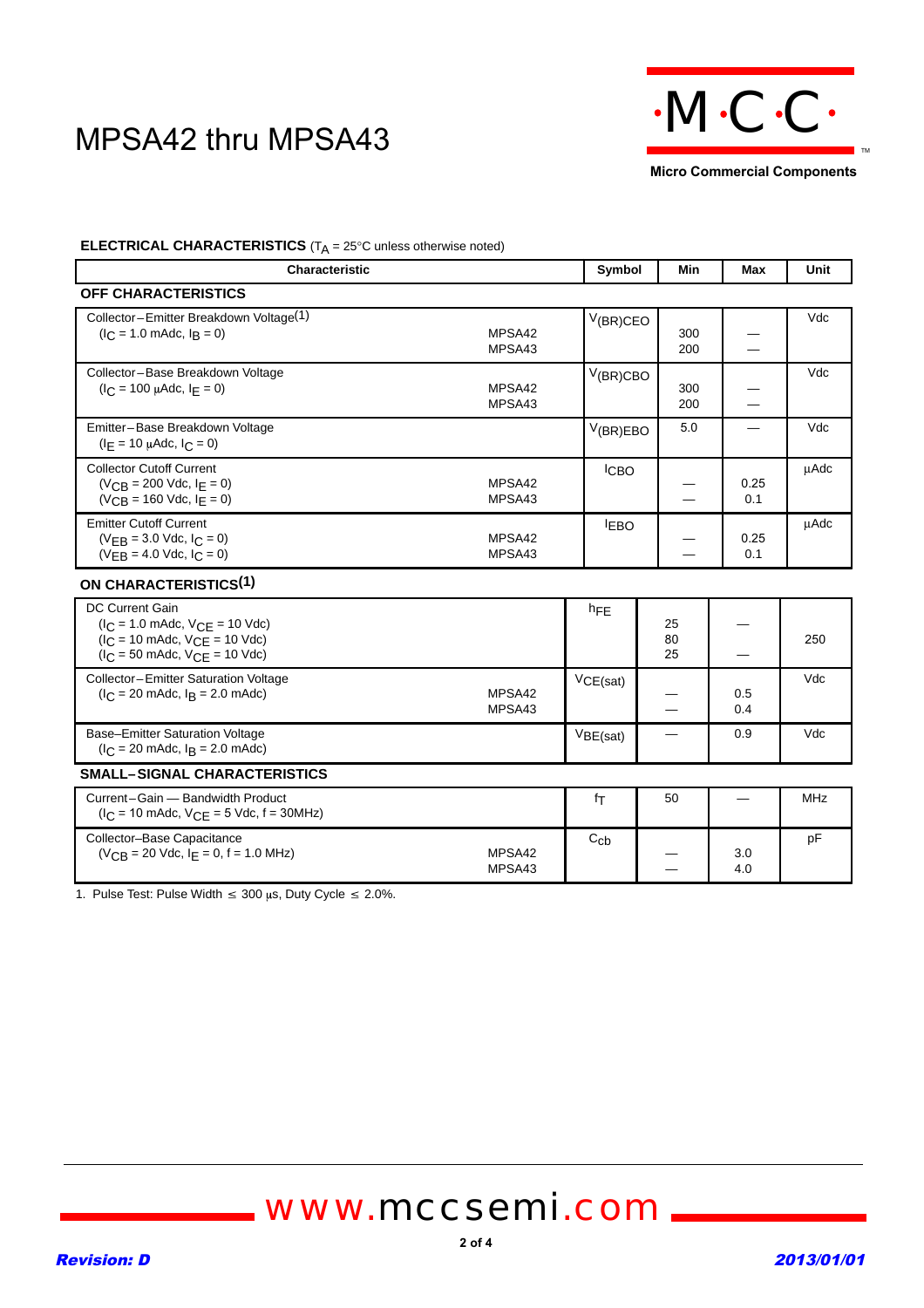

**Micro Commercial Components**